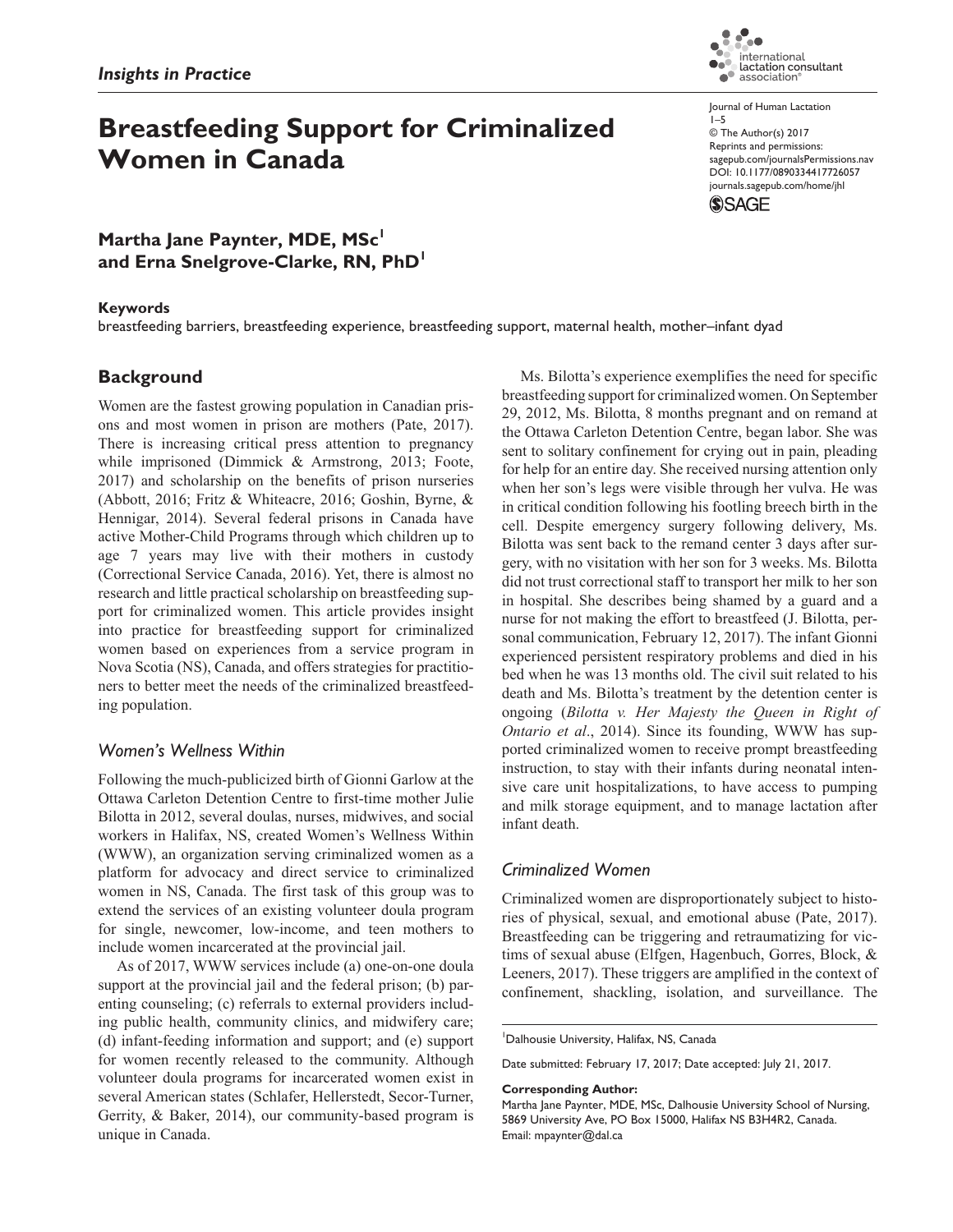

Office of the Correctional Investigator (OIC, 2013) reported that use of force against and segregation of female inmates are increasing.

Minority and Indigenous populations have lower breastfeeding rates than White women (Jones, Power, Queenan, & Schulkin, 2015; Moffitt & Dickinson, 2017). There is a disproportionate population of African-Nova Scotian and Indigenous women in corrections in NS (Luck, 2016). Thirtysex percent of women in federal prison are Indigenous (OIC, 2016). Given the disproportionate incarceration of Indigenous and African-Nova Scotian women, breastfeeding support for these populations must also be culturally relevant.

Although pregnant inmates may express the intention to breastfeed and a belief that it will enhance their self-worth (Huang, Atlas, & Parvez, 2012), criminalized women face extensive socioeconomic barriers to breastfeeding. They are likely to mother alone and lack family support (Pate, 2017). In a large U.S. study, Dumont et al. (2014) found that mothers who reported that they or their spouse had been incarcerated in the year prior to delivering had lower incomes and lower education and were less likely to be married, to have planned the pregnancy, to have received prenatal care in the first trimester, and to have any history of breastfeeding.

More than half of women in Canadian federal prison report a mental health need (OIC, 2016). Past mental illness is a significant factor in the development of peripartum depression (O'Hara & Wisner, 2014). Figueiredo, Canário, and Field (2014) found that prenatal depression may negatively impact breastfeeding and that breastfeeding may reduce symptoms of depression.

## **Correctional Contexts**

In NS, there is one provincial jail and one federal prison for women. Sixty-eight percent of inmates in NS are on remand—they are incarcerated while presumed innocent and awaiting trial (Woodbury, 2017). This is the highest rate of remand in Canada. The federal prison in NS holds women from across Atlantic Canada and, due to distance, visitors can be infrequent. The prison has about 90 beds. Applicants to the Mother-Child Program must qualify for the minimumsecurity unit. All prison staff are employees of the Correctional Service of Canada. In the provincial jail, which has about 45 beds, the provincial health authority provides healthcare services, whereas correctional services are under the jurisdiction of the Department of Justice. From our experience, offering perinatal support to women inside requires navigation of these departments.

Criminalized women are highly transient. Remand periods vary. Jail sentences are for no longer than 2 years less a day; federal prison sentences are for 2 years or more, although some may qualify for parole after serving one-third of their sentence. Reaching these clients, developing trusting relationships, and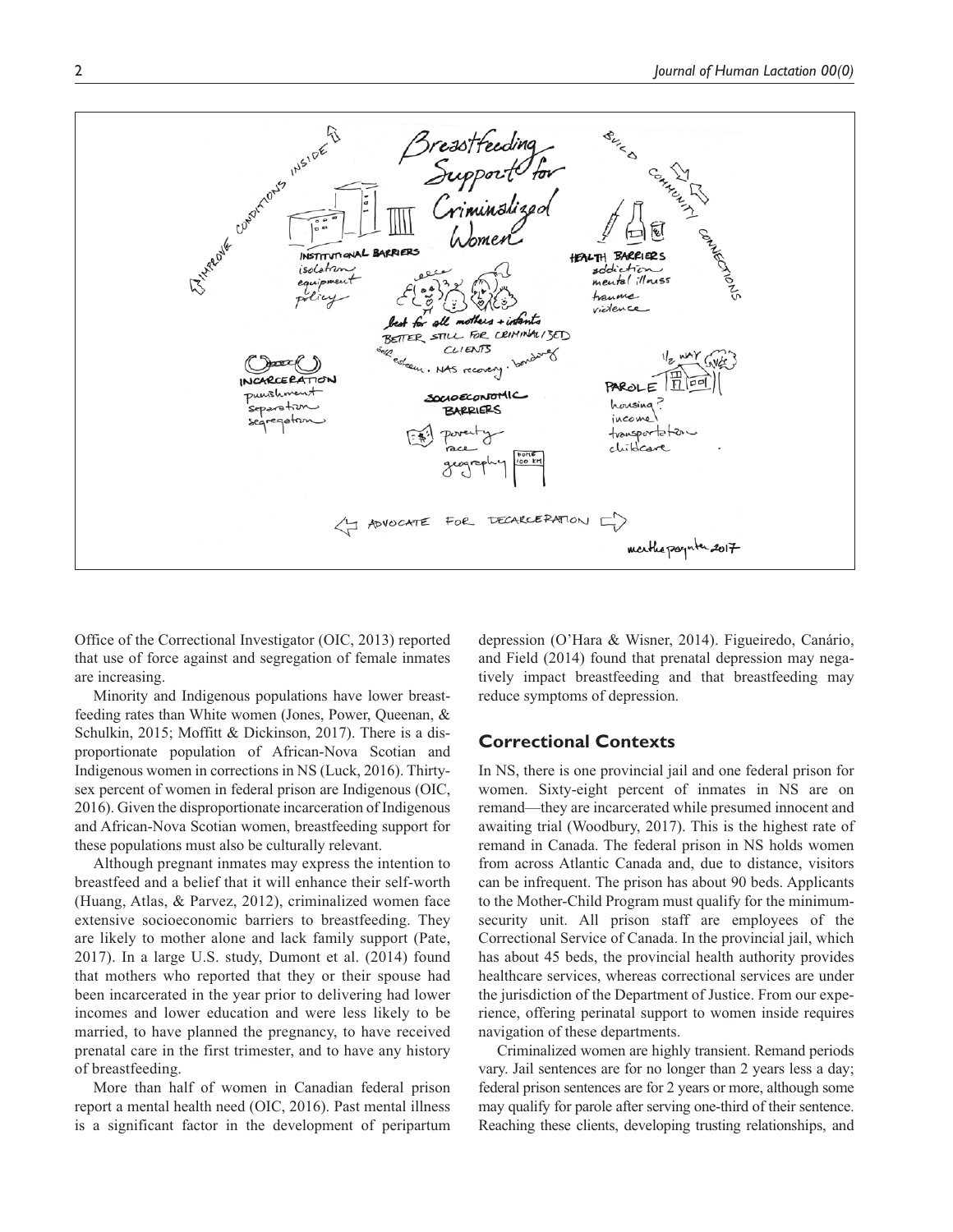remaining connected is a great challenge for all supportive programming, including breastfeeding support.

#### *Prenatal Education and Care*

Incarcerated women in NS have no access to prenatal education, including information on breastfeeding. In 2014, NS Public Health replaced universal prenatal classes with an online program called Welcome to Parenting. Incarcerated women in both provincial jail and federal prison in NS are denied Internet use.

## *Communication and Staff Turnover*

Turnover and bureaucracy in corrections staff challenge provision of client support. There are no provisions in the Nova Scotia Correctional Services Act (Province of Nova Scotia, 2005) specific to pregnancy or breastfeeding. The bulk of WWW volunteer time is devoted to advocacy and to efforts to communicate with staff.

To improve continuity of perinatal care and breastfeeding support, in 2015, Women's Wellness Within advocated for midwives to have clearance to care for clients at the provincial jail. There are conflicting responses as to whether women currently have access to midwifery services while incarcerated. As a result, women inside do not have access to the same breastfeeding care as women outside.

#### *Neonatal Abstinence Syndrome and Human Milk*

Criminalized women face high rates of addiction (Farrell-MacDonald, MacSwain, Cheverie, Tiesmaki, & Fischer, 2014), and their infants are likely to experience neonatal abstinence syndrome (NAS). In response to evidence of effectiveness, the tertiary maternity care center in Halifax, NS, recently instituted provisions such that, whenever possible, infants with NAS room-in with their mother (Bagley, Wachman, Holland, & Brogly, 2014). Prior to this change, most infants were treated in the neonatal intensive care unit and incarcerated women stayed in hospital only at the discretion of correctional staff. The hospital adopted a rooming-in policy in which mothers are considered the "therapy" required for infant recovery: To heal, infants must be with their mothers 24 hours a day, 7 days a week. This policy change has enormous potential to support breastfeeding success, bonding, and maternal well-being for incarcerated women.

Breastfeeding reduces NAS severity, the need for and length of pharmacological intervention, and hospital length of stay and delays NAS onset (Bagley et al., 2014). Trace amounts of methadone in human milk may mediate NAS. Skin-to-skin contact while breastfeeding and the dietetic quality of human milk may also relieve NAS symptoms (Welle-Strand et al., 2013).

Criminalized women may recognize that it is ideal to put the child to the breast to fully benefit from breastfeeding, especially for the infant with NAS, but are uncomfortable with the physical act. This is not uncommon among clients who have experienced sexual trauma. The provincial jail does not support women interested in pumping. The federal prison will rent hospital-grade pumps; however, women require instruction on operation, cleaning, and safe milk handling and storage. One of our program clients said that her pump went missing from her cell. When it was found, the client felt that she had lost her supply, and she stopped pumping. When paroled, she spent over \$100 per month for hypoallergenic formula. The health and economic consequences of formula feeding for criminalized women are severe.

#### *Parole*

Despite growing use of the Mother-Child Program, there is only one halfway house in NS that will accept a mother with one child, once she is paroled. Many parolees are required to spend several months in a halfway house before applying for full parole. If that single bed for a mother is already taken, if the mother has more than one child with her in the Mother-Child Program, or if there is a person already at the halfway house in question who is incompatible with the newly paroled mother or with children, she cannot bring her child with her. Due to the lack of housing for parolees, an infant may be successfully and exclusively breastfed in prison and then suddenly lose access to her or his mother, once she is paroled. WWW had a client in this situation with a 2-month-old, exclusively breastfed infant. The infant was sent to live with the woman's spouse in another area of the province. The mother was connected to our program, WWW, in hopes that we could locate a free electric breast pump for her to use. It is not Correctional Service of Canada's responsibility to provide parolees with breast pumps. Parolees have almost no income; renting a pump on their own is prohibitively expensive and the economic consequences of formula feeding are particularly severe in these circumstances.

Women face threats to sustaining breastfeeding and to maintaining custody when they are paroled or released. One woman who had breastfed her infant in prison struggled to make necessary arrangements for life on parole. She was from another province, had no Internet access, and had limited access to a phone. She was required to attend weekly programs on the outside, and the infant was not allowed to be present—she had to find childcare. NS Community Services apprehended the infant. WWW members assisted with finding her primary care services, babysitting, legal support, parenting counseling, navigation of social services, and in kind supports and she regained custody.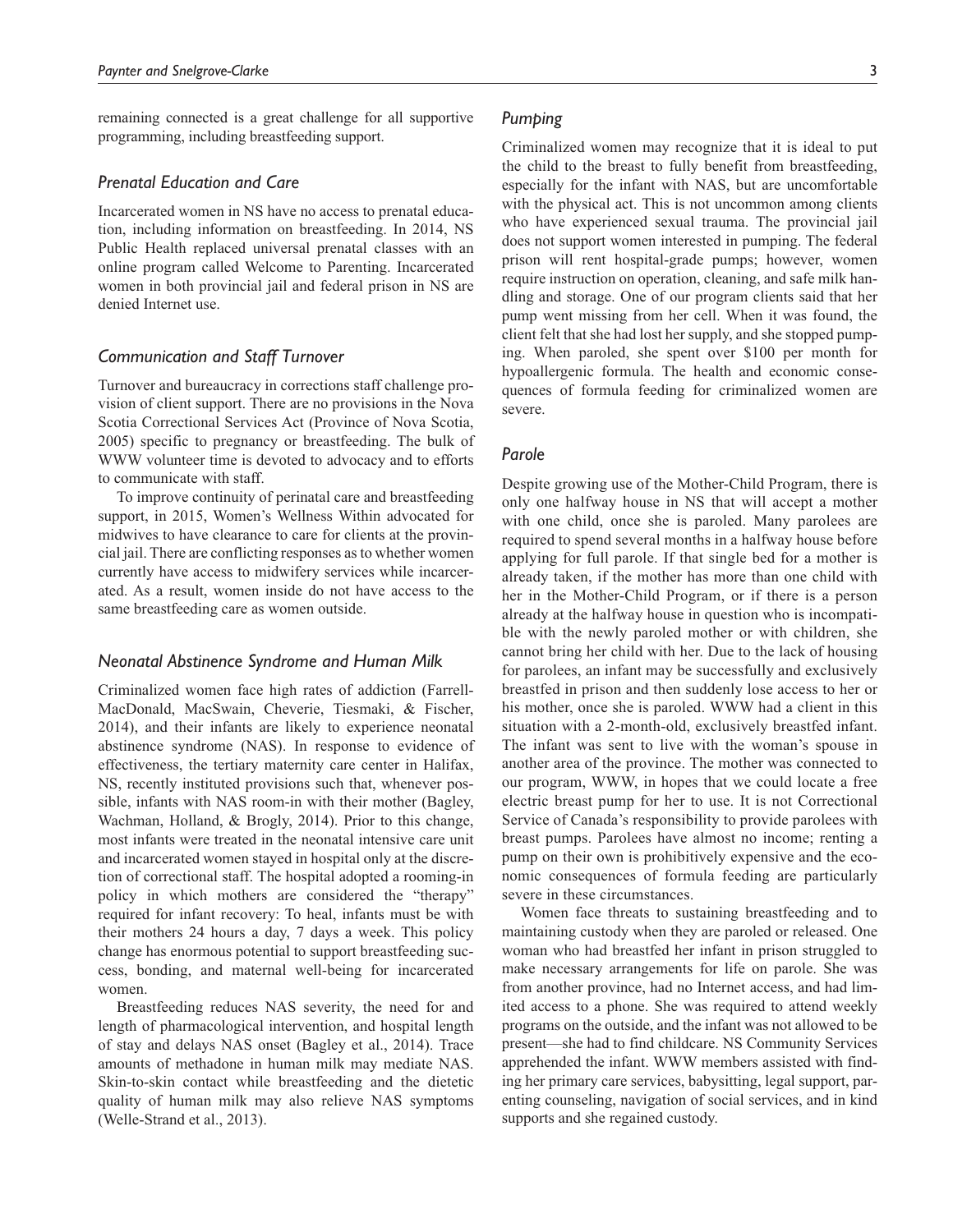## **Recommendations**

Based on our work supporting criminalized women to breastfeed, we offer these recommendations:

- 1. Create opportunities and materials to educate lawyers, police, parole officers, corrections staff, and most important, criminalized women about breastfeeding.
- 2. Advocate for incarcerated women to have access to the same breastfeeding support people and resources as exist on the outside. Inside, mothers may also need personal mini fridges and hospital-grade pumps. Be conscious of the disproportionate criminalization and incarceration of Indigenous and racialized women and inquire as to culturally appropriate supports for breastfeeding.
- 3. Seek consent when you offer support. Be conscious of the likelihood of trauma and violence in their lives and how exposure and touching of breasts can be retraumatizing.
- 4. Plan for the possibility of separation of mother from infant. Teach hand expression and use of a pump.
- 5. As with all nursing care, begin with discharge in mind. Life outside can be more difficult for clients due to poverty and lack of services and housing options. Beyond the mechanics of breastfeeding, clients need help navigating social and clinical supports.
- 6. Work in a team. Share strategies and information about policy changes and new developments. Be careful not to burn out.
- 7. Congratulate the women who make breastfeeding work despite the odds.

### *Limitations*

This discussion is based on the observations of community volunteers working with a small group of criminalized women in the perinatal period. This article does not stem from an experimental study.

# **Conclusion**

Breastfeeding, child bearing, and parenting can be transformative to a person's self-worth. Providing human milk to their infants can be an opportunity for criminalized women to redirect lives dominated by childhood trauma, victimization, and addiction. It can be an experience that rehabilitates (Huang et al., 2012).

To support breastfeeding among criminalized women, it is critical to understand the context they experience inside and outside of correctional facilities, the limits to their access to resources and information, the likelihood of systematic infant–mother separation, and the community resources that can be pieced together to offer comprehensive breastfeeding support. The critical work of one-on-one support must be

buttressed with advocacy not only to improve the conditions of confinement but to create alternatives to incarceration that better support the mother–infant dyad and the breastfeeding relationship.

#### **Acknowledgments**

The author would like to express gratitude to people working to advance the health of criminalized women and their children.

#### **References**

- Abbott, L. (2016). Becoming a mother in prison. *The Practicing Midwife*, *19*(9), 8-12.
- Bagley, S. M., Wachman, E. M., Holland, E., & Brogly, S. B. (2014). Review of the assessment and management of neonatal abstinence syndrome. *Addiction Science & Clinical Practice*, *9*(19), 1-6. Retrieved from [http://www.ncbi.nlm.nih.gov/pmc/](http://www.ncbi.nlm.nih.gov/pmc/articles/PMC4166410/pdf/1940-0640-9-19.pdf) [articles/PMC4166410/pdf/1940-0640-9-19.pdf](http://www.ncbi.nlm.nih.gov/pmc/articles/PMC4166410/pdf/1940-0640-9-19.pdf)
- Bilotta v. Her Majesty the Queen in Right of Ontario et al. (Ontario Superior Court of Justice, 2014). Retrieved from [https://www.](https://www.documentcloud.org/documents/1305128-julie-bilotta-statement-of-claim.html) [documentcloud.org/documents/1305128-julie-bilotta-state](https://www.documentcloud.org/documents/1305128-julie-bilotta-statement-of-claim.html)[ment-of-claim.html](https://www.documentcloud.org/documents/1305128-julie-bilotta-statement-of-claim.html)
- Correctional Service Canada. (2016). *Commissionaire's directive: Institutional Mother-Child Program*. Retrieved from [http://](http://www.csc-scc.gc.ca/politiques-et-lois/768-cd-eng.shtml#D_Motherchildprogram) [www.csc-scc.gc.ca/politiques-et-lois/768-cd-eng.shtml#D\\_](http://www.csc-scc.gc.ca/politiques-et-lois/768-cd-eng.shtml#D_Motherchildprogram) [Motherchildprogram](http://www.csc-scc.gc.ca/politiques-et-lois/768-cd-eng.shtml#D_Motherchildprogram)
- Dimmick, G., & Armstrong, A. (2013, January 25). Baby born in Ottawa jail cell dies one year after birth, sparking investigation into 'sudden death.' *The National Post*. Retrieved from [http://](http://news.nationalpost.com/news/canada/baby-born-in-ottawa-jail-cell-dies-one-year-after-birth-sparking-investigation-into-sudden-death) [news.nationalpost.com/news/canada/baby-born-in-ottawa-jail](http://news.nationalpost.com/news/canada/baby-born-in-ottawa-jail-cell-dies-one-year-after-birth-sparking-investigation-into-sudden-death)[cell-dies-one-year-after-birth-sparking-investigation-into-sud](http://news.nationalpost.com/news/canada/baby-born-in-ottawa-jail-cell-dies-one-year-after-birth-sparking-investigation-into-sudden-death)[den-death](http://news.nationalpost.com/news/canada/baby-born-in-ottawa-jail-cell-dies-one-year-after-birth-sparking-investigation-into-sudden-death)
- Dumont, D. M., Wildeman, C., Lee, H., Gjelsvik, A., Valera, P. A., & Clarke, J. G. (2014). Incarceration, maternal hardship and perinatal health behaviours. *Maternal and Child Health Journal*, *18*(9), 2179-2187.
- Elfgen, C., Hagenbuch, N., Gorres, G., Block, E., & Leeners, B. (2017). Breastfeeding in women having experienced childhood sexual abuse. *Journal of Human Lactation*, *33*(1), 119-127.
- Farrell-MacDonald, S., MacSwain, M. A., Cheverie, M., Tiesmaki, M., & Fischer, B. (2014). Impact of methadone maintenance treatment on women offenders' post-release recidivism. *European Addiction Research*, *20*(4), 192-199.
- Figueiredo, B., Canário, C., & Field, T. (2014). Breastfeeding is negatively affected by prenatal depression and reduces postpartum depression. *Psychological Medicine*, *44*(5), 927-936.
- Foote, A. (2017, February 3). Woman suffers miscarriage in Ottawa jail cell, her lawyer says. *CBC News*. Retrieved from [http://](http://www.cbc.ca/news/canada/ottawa/ottawa-jail-inmate-miscarriage-ocdc-1.3965277) [www.cbc.ca/news/canada/ottawa/ottawa-jail-inmate-miscar](http://www.cbc.ca/news/canada/ottawa/ottawa-jail-inmate-miscarriage-ocdc-1.3965277)[riage-ocdc-1.3965277](http://www.cbc.ca/news/canada/ottawa/ottawa-jail-inmate-miscarriage-ocdc-1.3965277)
- Fritz, S., & Whiteacre, K. (2016). Prison nurseries: Experiences of incarcerated women during pregnancy. *Journal of Offender Rehabilitation*, *55*(1), 1-20.
- Goshin, L. S., Byrne, M. W., & Hennigar, A. M. (2014). Recidivism after release from a prison nursery program. *Public Health Nursing*, *31*(2), 109-117.
- Huang, K., Atlas, R., & Parvez, F. (2012). The significance of breastfeeding to incarcerated pregnant women: An exploratory study. *Birth*, *39*(2), 145-155.